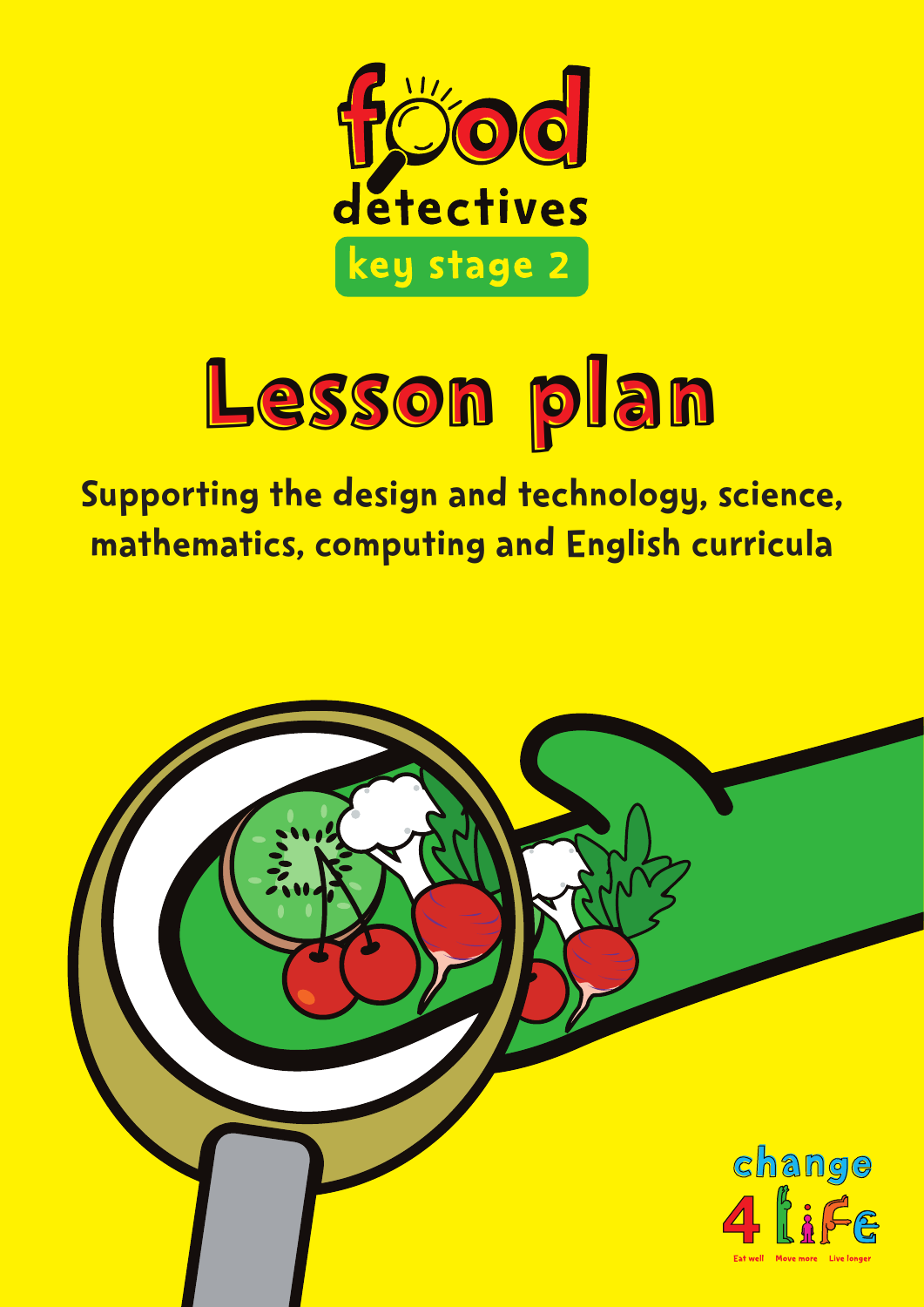

# Lesson plan

In these activities, pupils become food detectives and find out all about the sugar in food. They identify fruit and vegetables as a great alternative to foods with added sugar, and carry out a hands-on investigation of different types of fruit and vegetables. They then use this research as a foundation for making more active and informed food and drink choices within school and at home.

# Learning objectives

By the end of these activities, pupils will be able to:

- explain why too much added sugar in foods is bad for you
- recall the new recommended daily maximum sugar intake for their age range
- identify how much sugar is contained in food and drink products by looking at labels
- calculate sugar amounts based on quantities and serving sizes
- compare the sugar content in a variety of food and drink products
- explain 5 a Day and why fruit and vegetables are an important part of a healthy diet
- investigate the properties of fruit and vegetables, describing their appearance, smell, taste and texture
- select healthy alternatives to sugary foods, including fruit and vegetables

# Resources

In addition to the resources in this pack, to complete the activities you will need:

- to ask pupils to bring in empty packets of food they eat at home (e.g. breakfast cereals, drinks, yoghurts, biscuits, chocolate and other snacks)
- sugar cubes (4g each)
- plates with samples of eight different fruits and vegetables for each pupil to taste (preferably four fruits and four vegetables)
- a tablet or smartphone enabled with the Change4Life Sugar Smart app (ideally linking to an interactive whiteboard)
- a selection of single-serving drink products, including a can of cola or other fizzy pop, a bottle of plain water, fruit juice, juice drink, flavoured water, milk, flavoured milk, an energy drink and a sports drink. (It is recommended that you check that your chosen products are listed on the Change4Life Sugar Smart app prior to the lesson)
- squared graph paper for optional bar chart extension work

Please be allergy aware.

# Delivery and timings

These resources have been designed to be flexible – you can choose how to fit them into your timetable. In addition to the main lesson plan (made up of starter activities, a main activity and plenary), there is a homework resource and three optional activities for you to choose from. You may decide to spread the activities out across a week or more, deliver the bulk of them in a single afternoon, or develop different activities into mini-topics covering a number of lessons.

Suggested timings are given, but these are intended for guidance only.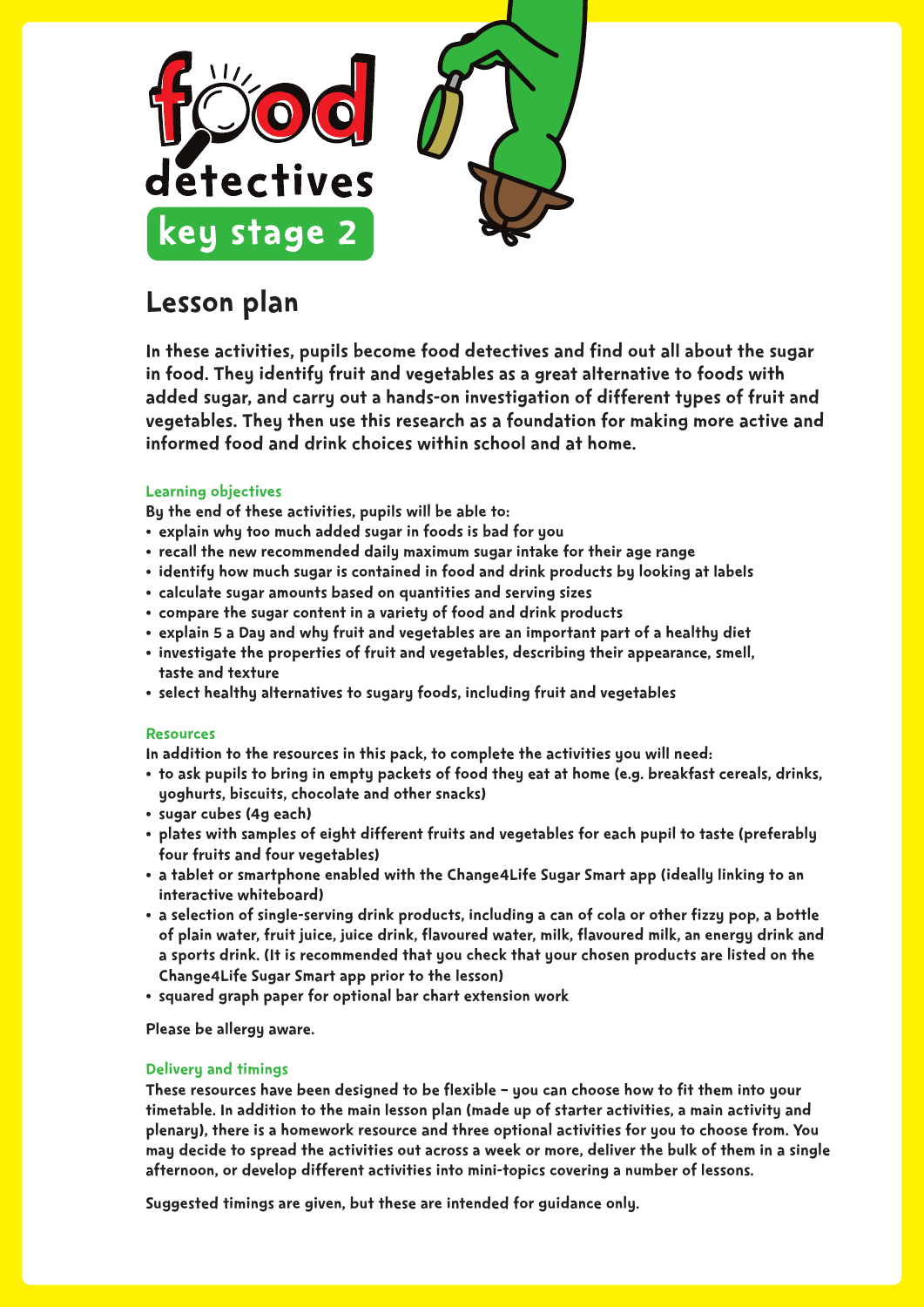Key terms

- calories (kcal) are a way of measuring the amount of energy that a food contains. You normally see them on food labels, per 100g and per portion size
- carbohydrates are a major source of food energy for people throughout the world. Sugars and starches are the main forms of carbohydrate (and energy) in the diet of people in the UK. Carbohydrates are found in foods such as bread, pasta, rice, breakfast cereals, fruits, vegetables, milk and yoghurts
- minerals like calcium and iron in food help to build strong bones and teeth, deliver oxygen around our body, control body fluids inside and outside cells, and turn the food we eat into energy
- vitamins like vitamin C and the B vitamins are found in fruit and vegetables. Vitamins help our bodies to keep working properly
- fibre is only found in food that comes from plants. It can improve digestive health and may help prevent heart disease, diabetes, weight gain and some cancers

STARTER ACTIVITY 1:



 $S$ pying on Sugar  $\frac{\text{DRT} \left(\text{English}\right)}{\text{Science} \left(\text{Mathematics}\right)}$ 

 $D&T$   $|$  English



Search Change4Life/schools for accompanying PowerPoint presentation.

Ask the pupils to bring in empty packets of food they eat at home (e.g. breakfast cereal, fizzy drinks, biscuits, cakes, sweets, yoghurts, fruit juice, smoothies).

Before the activity, make a note of the amount of sugar each product contains per 100g. This is the carbohydrates (of which sugars) figure in the nutrition panel.





# Explain to the pupils that today they're going to become food detectives and find out all about sugar.

What foods contain sugar? How can we find out how much sugar they contain? And what can we eat instead of sugary snacks, puddings and drinks?





up inside the body and can lead to heart disease, tooth decay, some cancers or type 2 diabetes

2

# Explain to the pupils that when too much sugar is added to food it can cause problems.

These foods are high in energy, which is measured in calories (kcal). Eating too much of them causes fat to build up inside your body and can make you overweight. And being overweight increases your risk of health problems such as heart disease, tooth decay, some cancers and type 2 diabetes.





Divide the pupils into groups. Tell them that they need to use their powers of deduction to sort their food products in order of sugar content. Start with the least sugary on the left and end with the most sugary on the right. Make sure they don't cheat and look at the labels!

Ask each group in turn what they have decided and why. Encourage them to talk about why they have made decisions (e.g. how sweet a food tastes, how much energy it provides).

Once the pupils are happy with the way they have sorted the products, reveal what the correct order should be. Explain to them how they can find out the amount of sugar in the food by looking at the nutrition information on the label.

Are there any surprises? Ask the pupils if they think they might change some of their food choices as a result of what they have found out.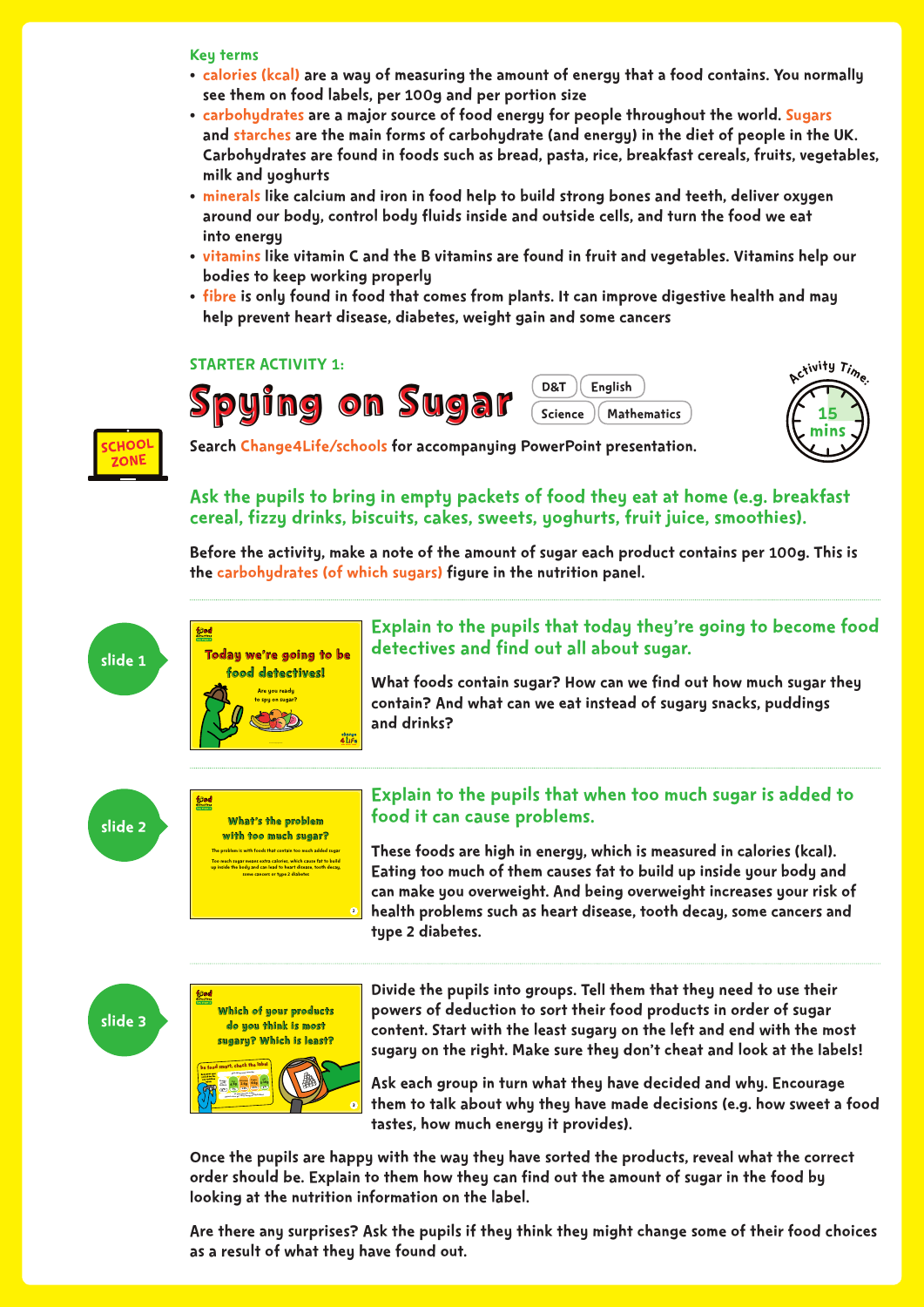# STARTER ACTIVITY 2:

Sugar Towers





Ask the pupils to recall their maximum daily sugar limit.

To help older pupils gain a real understanding of what different amounts of sugar look like, give each group a bowl of sugar cubes. Explain that a sugar cube weighs around 4g.

Can they work out how many sugar cubes there are in their products by dividing the amount of sugar listed on the label by 4?

Explain to the pupils how to round up or down as needed. Encourage pupils to compare how much sugar is contained per 100g of each product.

Ask the pupils to build a sugar cube tower alongside each product.

Is this more or less sugar than they expected?

You could extend these activities by setting pupils maths challenges based on sugar cube amounts, for example:

- if you had a can of fizzy drink and a slice of cake, how many sugar cubes would they be equivalent to?
- how much over your maximum recommended daily sugar limit would the fizzy drink and cake combination be?
- how many grams of sugar does this add up to? Can you write this in kilograms?

You could ask the pupils to add up how much sugar they ate and drank at the weekend. Children are eating three times more sugar than their maximum daily sugar limit – the biggest source is sugary drinks.

#### MAIN ACTIVITY:



Explain to the pupils that now they know just how much sugar there is in everyday foods, it's time for them to use their detective skills to find something healthier to eat instead.

Can they think of healthier alternatives to sugary foods? Hopefully it won't be long before someone suggests fruit and vegetables.



slide 5

Explain that fruit and vegetables are a great replacement for foods with added sugar because they are an important part of a healthy, balanced diet.

Ask the pupils if they have heard of 5 a Day. Explain that we all need at least five portions of a variety of fruit and vegetables every day to stay healthy. An example of a portion is one apple, one banana or three

heaped tablespoons of cooked vegetables. Fruit and vegetables are a healthier choice because they contain fibre, vitamins and minerals. Remind the pupils that fresh, frozen, tinned, juiced and dried fruit and vegetables all count towards your 5 a Day. They don't need to worry about the sugar in whole fruit as it isn't added sugar, so it's ok to swap from sugary puddings and snacks to fruit instead.

Tell the pupils that they're going to use their detective skills to investigate different fruit and vegetables and identify the properties of each. Like all good detectives, they're going to have to make the most of all their senses; in this case sight, smell, taste and touch.



20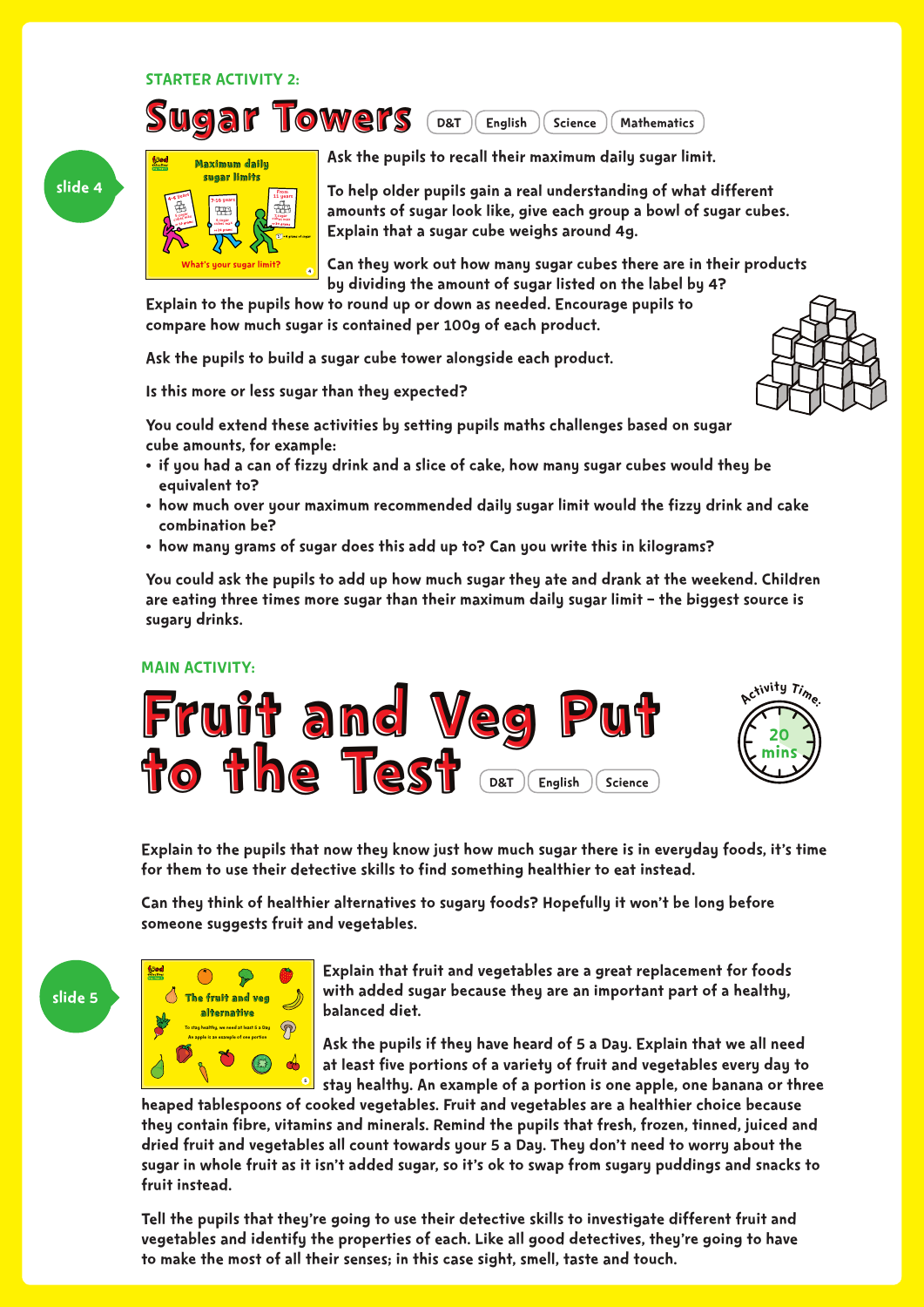Give each pupil small samples of eight different fruits and vegetables that you have prepared before the lesson (four of each). Why not include some dried and tinned fruit in the selection (e.g. raisins, tinned peaches)? Or try introducing the pupils to some more unusual options, such as fennel, beetroot, mango or lychee.

Tell the pupils to look but not touch! Do they recognise all of the fruits and vegetables? Have they eaten them before?

Ask the pupils to write the names of the fruits and vegetables in their notebooks, leaving space to write down descriptive words about each as they look, smell, taste and feel.



 $000$ 

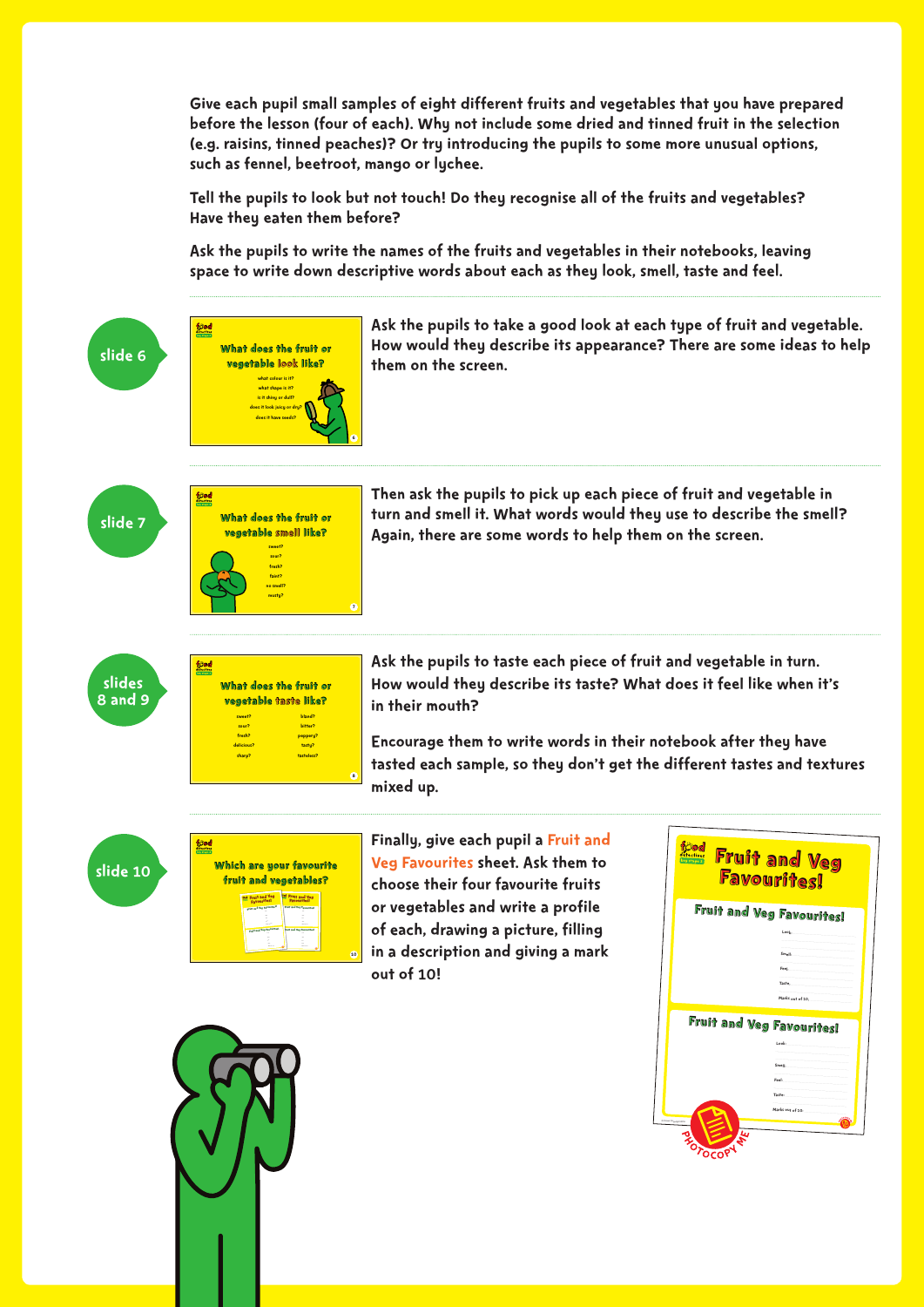## PLENARY:





Science

English



As a class, talk about which fruits and vegetables the pupils have chosen as their favourites and why. Overall, what are their top three?

As the pupils have already discovered, eating more fruit and vegetables is a great way to cut the amount of sugar in their diet and to make sure they get their 5 a Day.

# Ask the pupils for ideas about how they could incorporate more fruit and vegetables into their day.

Can they think of how they could swap sugary foods for healthier foods at breakfast-time? As an after-school snack? As a drink? As a pudding?



Why don't the pupils try to make sugar swapping a family commitment? Having identified an area of improvement in their diet, each family member can record a promised swap on the Sugar Smart Family Promise sheet.



Asking the pupils to write an algorithm for a simple recipe can be a great way to help them understand the importance of breaking programming instructions down into the smallest possible steps.

Explain to the pupils that for this activity you are going to be a smoothie bot and that they need to program you to make a smoothie. Give them the Smooth Algorithm sheet and, working in groups, ask them to write an algorithm for making the smoothie recipe provided. Encourage them to think like a detective and use logical reasoning. Emphasise the level of detail they're going to need to provide if their algorithm is going to work.

Get the ingredients and equipment ready and prepare for a messy outcome! When things go wrong, encourage the pupils to detect and correct their errors.



Use the 5 a Day Diary activity to reinforce the message of eating at least five of a variety of fruit and vegetables every day as part of a balanced diet.

Give the pupils the activity sheet and talk to them about how to keep a record of the fruit and vegetables they eat.





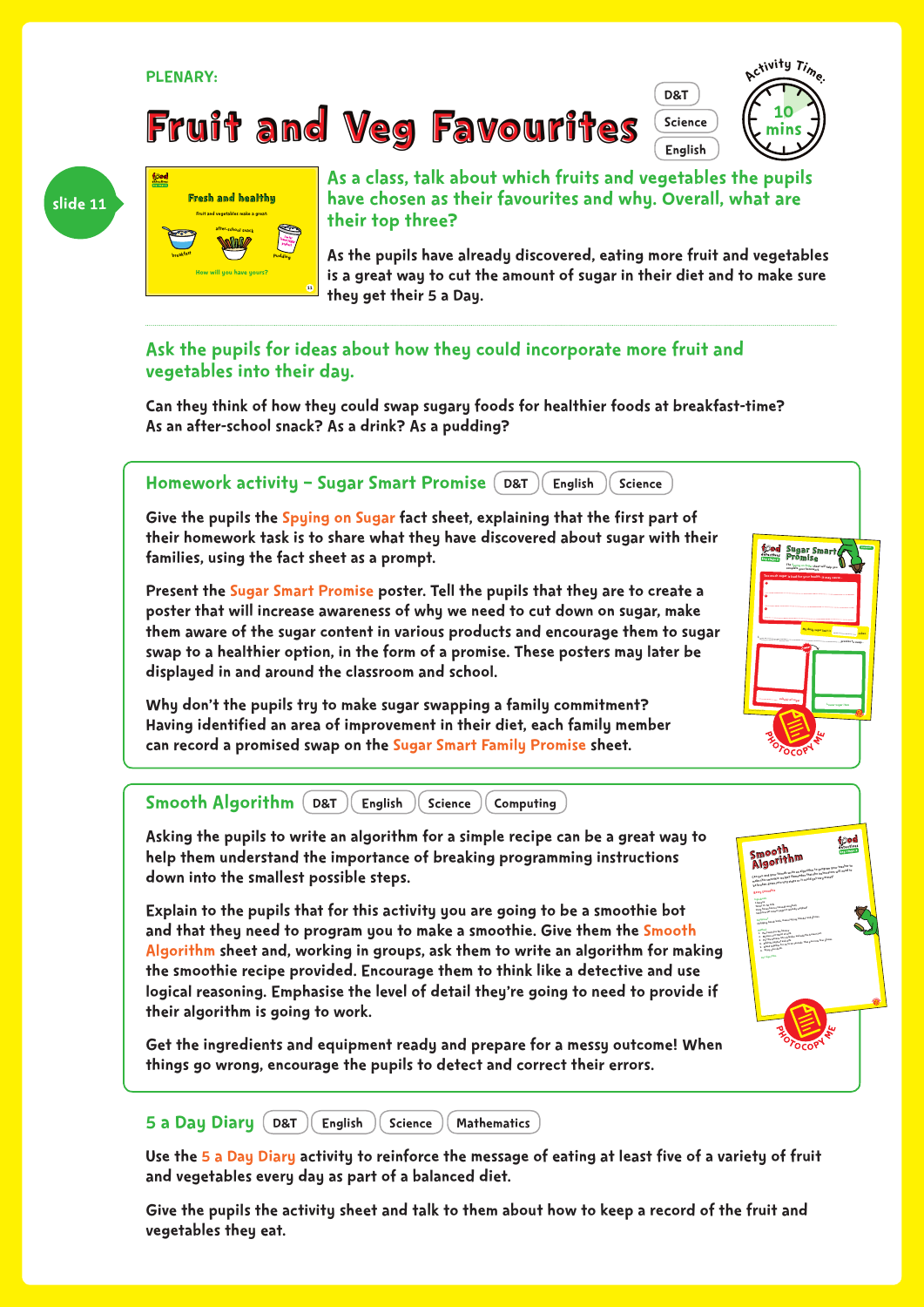Use this activity as the starting point for a class discussion about a healthy, balanced diet. How many pupils have discovered they're not eating enough fruit and vegetables? What might they be eating too much of instead?

What food swaps could they make to ensure that they get their 5 a Day?

You could extend this activity with some related maths activities, for example:

- ask each pupil to calculate by how many portions they are falling short of or exceeding the 5 a Day target
- by how many portions of fruit and vegetables is the whole class falling short of or exceeding the 5 a Day target?
- individually, what is the mean number of fruit and vegetables they have eaten across the three days?
- what is the mean number of fruit and vegetables the whole class has eaten across the three days?

Keep a record of the fruit and vegetables you eat over the next three days. Don't forget to include fruit and vegetables hidden in other foods, for example onion, tomato and carrot in spaghetti bolognese. Day: Draw and label pictures of the fruit and vegetables you have eaten. Draw and label pictures of the fruit and vegetables you have eaten. Total: Day 3 Draw and label pictures of the fruit and vegetables you have eaten. 5 a Day Diary © Crown Copyright 2016

Drink Rethink<br>Drink Rethink

(single serving containers) Sugar content in grams per single serving Equivalent sugar cube content Name of product

Can of cola or fizzy pop

Juice drink

If you would like further information on 5 a Day, search nhs.uk/livewell/5aday.

English  $\big)$  Science  $\big)$  Mathematics  $\big)$  Computing Drink Rethink (D&T)

Tell the pupils that one of the easiest ways to accidentally consume too much sugar is through drink choices.

Introduce the Change4Life Sugar Smart app on an enabled tablet. Show the pupils how to scan the barcode of a product to discover how much sugar it contains. Arrange the pupils into groups or work with the whole class.

Provide a variety of single-serving drink products with barcodes. Drinks should vary in sugar content (see resources section for product types). Using what they know about the app, and the reading of labels, the pupils should investigate the sugar content of the products, before recording their findings on the Drink Rethink activity sheet.

Together, as a class, write down the names of products associated with the drink types in the right-hand column. Explain to the pupils that fruit juice is sugary but still counts towards your 5 a Day. They must limit the amount of juice they drink to no more than 150ml and keep it to mealtimes to avoid tooth decay. Also, watch out for 'juice drinks', they're likely to be high in sugar and unlikely to count towards 5 a Day. Sugary drinks have no place in a child's daily diet.

You could extend this activity by getting the pupils to create bar charts based on the tabulated results and by questioning the pupils on the outcomes. For example: which drink had the highest or lowest sugar content? Would any provide you with your entire daily sugar limit?

#### Points to note:

Please be aware that when used on a tablet, rather than a smartphone, the Change4Life Sugar Smart app may require a more steady hand and take longer to register barcodes when scanning. Please also note that not all products (particularly plain water products) are listed on the app. It is recommended that you test your chosen products prior to the lesson.

With older KS2 pupils, you could seek parental permission for the pupils to bring in labelled smartphones, with the app pre-loaded, for use in this lesson.

# Get the whole school involved

Why not encourage every pupil to become a food detective by holding a lunchtime investigators tasting session in the canteen, where pupils can try a new fruit or vegetable they have never eaten before. Pupils who take part can be awarded an I'm a great food detective sticker.